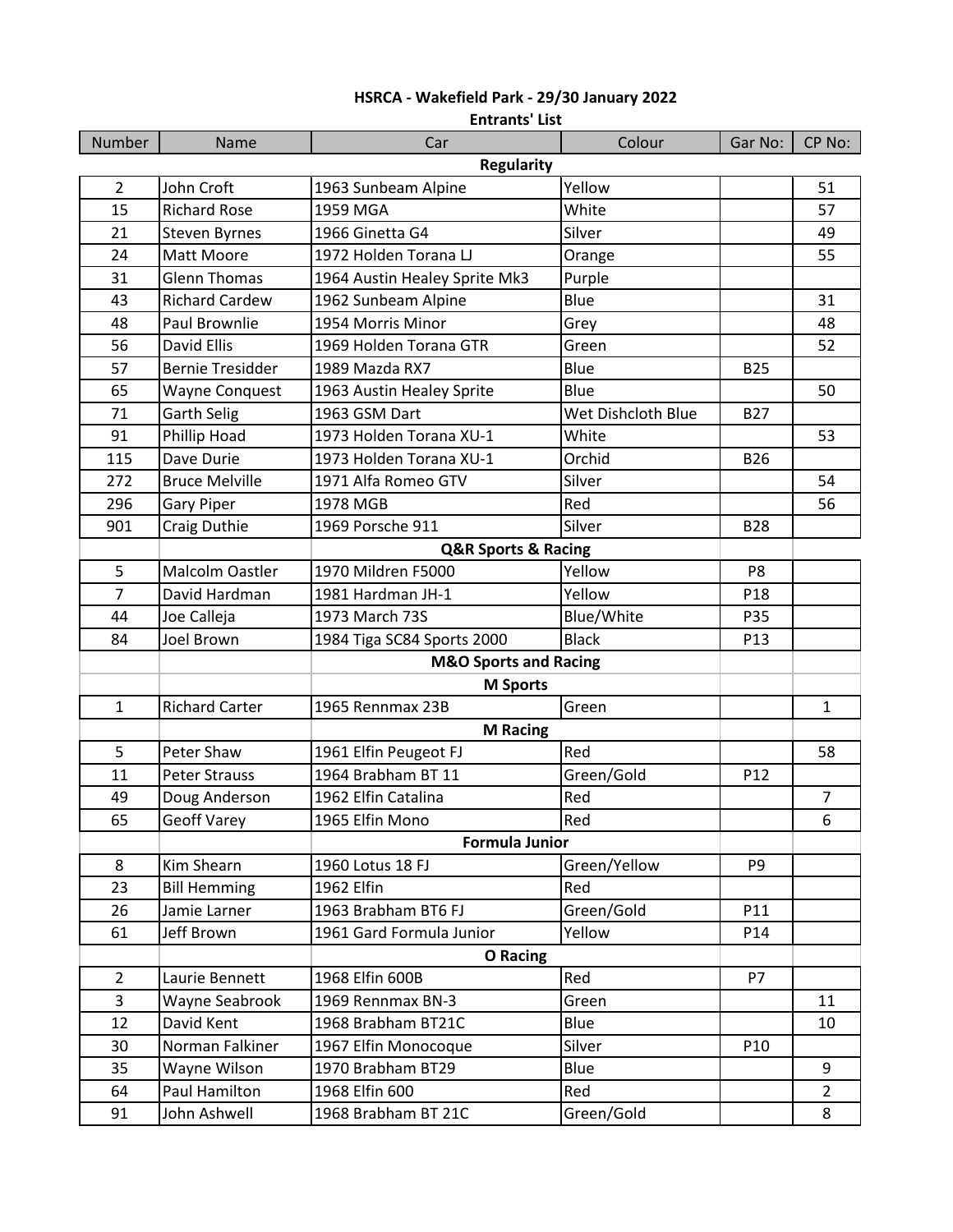|                | <b>Entrants' List</b>  |                                            |                   |                 |        |  |
|----------------|------------------------|--------------------------------------------|-------------------|-----------------|--------|--|
| Number         | Name                   | Car                                        | Colour            | Gar No:         | CP No: |  |
|                |                        | <b>Group L &amp; Formula Vee</b>           |                   |                 |        |  |
|                |                        | <b>Group L</b><br>Green<br>P <sub>29</sub> |                   |                 |        |  |
| 17             | Flavio Puccinelli      | 1960 Cooper Climax T53                     |                   |                 |        |  |
| 88             | <b>Geoff Piggott</b>   | 1958 MG ARA Special                        | Green             |                 | 4      |  |
| 117            | David McKenzie         | 1960 Elfin Streamliner                     | Red               |                 | 3      |  |
| 141            | <b>Garry Simkin</b>    | 1950 Cooper Vincent Mk4                    | Blue              |                 | 5      |  |
|                |                        | <b>Formula Vee</b>                         |                   |                 |        |  |
| 3              | <b>Glynn Briggs</b>    | 1983 Spectre Formula Vee                   | Yellow            |                 | 21     |  |
| 5              | <b>Tony Paynter</b>    | 1971 Stag Formula Vee                      | Orange/Black      |                 | 23     |  |
| 10             | Norm Johnstone         | 1984 Spectre Forumla Vee                   | Yellow/White      |                 | 26     |  |
| 15             | Dean Briggs            | 1981 Spectre Formula Vee                   | Blue              |                 | 20     |  |
| 21             | <b>Steve Batty</b>     | 1976 Elfin NG Formula Vee                  | Orange/Black      |                 | 22     |  |
| 22             | Ian Cutcher            | 1978 Rennmax Formula Vee                   | Blue              |                 | 24     |  |
| 23             | Stephen Normoyle       | 1982 Spectre Formula Vee                   | Red/Black         |                 |        |  |
| 24             | David Harley           | 1983 Spectre Formula Vee                   | Blue/White/Yellow |                 | 25     |  |
| 25             | <b>Greg Stott</b>      | 1967 Mako Formula Vee                      | Green/Yellow      |                 | 30     |  |
| 26             | <b>Chris Reeks</b>     | 1971 Elfin Malmark F Vee                   | Red/Yellow        |                 | 28     |  |
| 37             | Don Greiveson          | 1984 Spectre Formula Vee                   | White/Blue        |                 |        |  |
| 69             | <b>Gary Meyers</b>     | 1977 Ranger Formula Vee                    | Silver/Red        |                 | 27     |  |
| 75             | Damien Spinks          | 1976 Nimbus Formula Vee                    | Red/White         |                 | 29     |  |
| 85             | <b>Matthew Pearce</b>  | 1979 Rennmax Mk 2 Fvee                     | Blue/White        |                 |        |  |
|                |                        | <b>Formula Ford</b>                        |                   |                 |        |  |
| 3              | <b>Tom Tweedie</b>     | 1986 Van Diemen RF86                       | Blue/Yellow       |                 | 17     |  |
| 5              | Chris O'Connor         | 1982 Royale RP31 Formula Ford              | Yellow            |                 |        |  |
| $\overline{7}$ | <b>Cameron Walters</b> | 1986 Van Diemen RF86                       | Yellow            | P23             |        |  |
| 9              | Keith Hammond          | 1987 Mondiale Formula Ford                 | Red/Yellow        |                 | 15     |  |
| 11             | <b>Grahame Burton</b>  | 1973 Hawke DL11 Formula Ford               | Red/White         |                 |        |  |
| 12             | <b>Geoff Walters</b>   | 1989 Van Diemen RF89                       | Red/White/Blue    | P22             |        |  |
| 33             | <b>Keith Uebel</b>     | 1982 Van Diemen Formula Ford               | Red               |                 | 18     |  |
| 50             | Kieran McLaughlin      | 1989 Van Dieman RF89                       | Blue              | P <sub>25</sub> |        |  |
| 53             | Mark Lowing            | 1988 Van Dieman Formula Ford               | Blue              |                 |        |  |
| 61             | John Tarran            | 1970 Lotus 61M Formula Ford                | Red/White/Blue    |                 | 19     |  |
| 68             | David Grant            | 1988 Reynard 87F Formula Ford              | Teal              |                 | 13     |  |
| 69             | <b>Nick Mansell</b>    | 1977 Elwyn 002                             | Blue              |                 | 12     |  |
| 76             | David Stone            | 1985 Ray FF85                              | White/Blue        | <b>B10</b>      |        |  |
| 77             | Nigel Hook             | 1989 Van Diemen RF89                       | White/Red         | B <sub>9</sub>  |        |  |
| 80             | Peter Grant            | 1989 Reynard Formula Ford                  | Yellow            |                 | 14     |  |
| 88             | John Pymble            | 1989 Reynard 89F                           | Yellow            |                 | 16     |  |
| 98             | Andrew Taite           | 1989 Van Diemen RF89                       | Red               | P24             |        |  |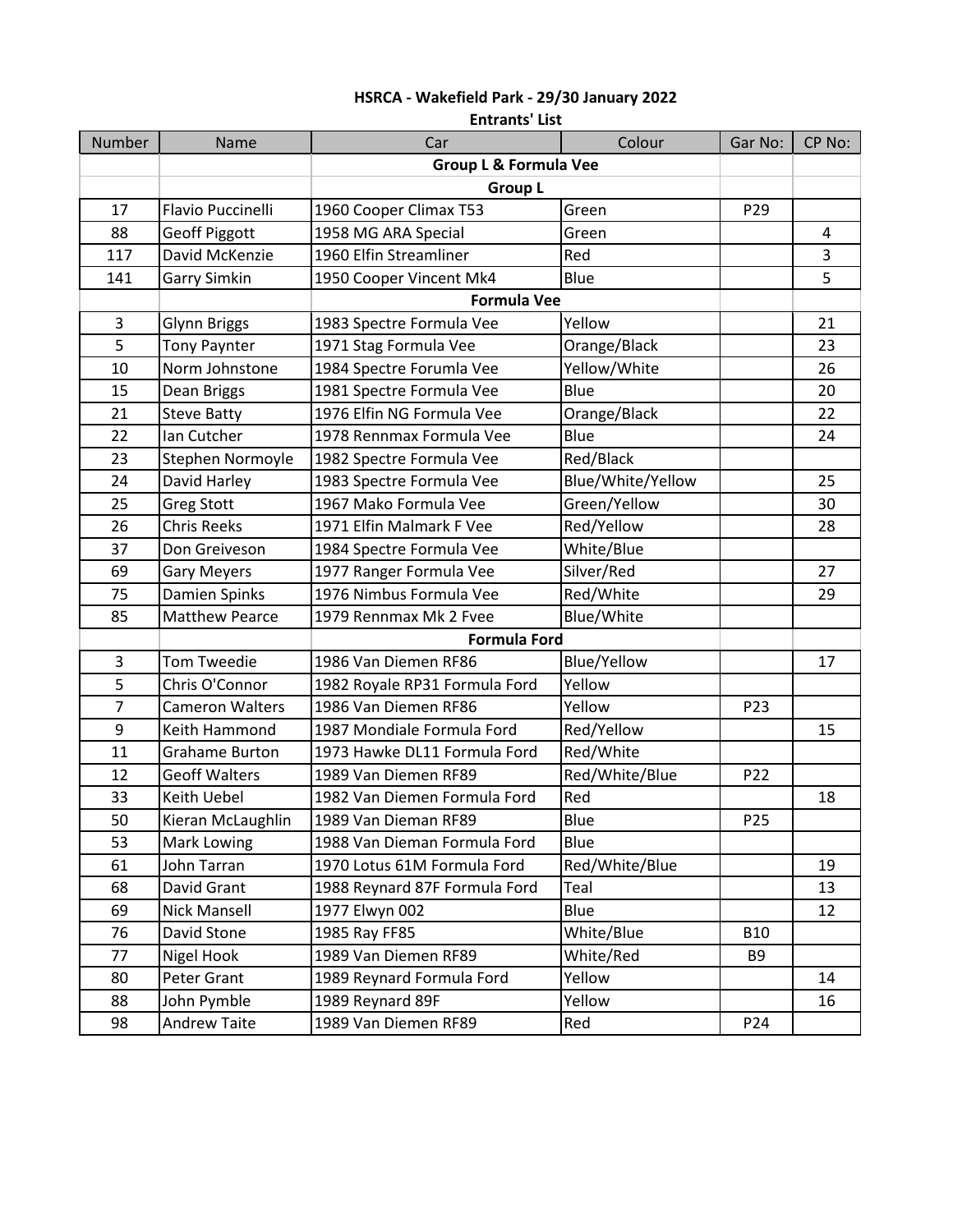|                | <b>Entrants' List</b>       |                                 |                      |                 |        |  |  |
|----------------|-----------------------------|---------------------------------|----------------------|-----------------|--------|--|--|
| Number         | Name                        | Car                             | Colour               | Gar No:         | CP No: |  |  |
|                |                             | <b>Group S</b>                  |                      |                 |        |  |  |
|                |                             | <b>SA</b>                       |                      |                 |        |  |  |
| 42             | <b>Greg Prunster</b>        | 1959 Austin Healey Sprite Mk 1  | Blue/White           | <b>B16</b>      |        |  |  |
| 152            | <b>Barry Cockayne</b>       | 1959 Austin Healey Sprite Mk 1  | Green/White          |                 | 33     |  |  |
|                |                             | <b>SB</b>                       |                      |                 |        |  |  |
| $\mathbf{1}$   | Simon Meyer                 | 1970 MG Midget                  | Silver               | B <sub>8</sub>  |        |  |  |
| 11             | Colin Wilson-Brown          | 1970 Alfa Romeo GTV             | Red                  | <b>B5</b>       |        |  |  |
| 13             | Damien Meyer                | 1970 MG Midget                  | Blue                 | <b>B7</b>       |        |  |  |
| 15             | <b>Bruce Rooke</b>          | 1965 MGB                        | Green/Yellow         |                 | 35     |  |  |
| 26             | Geoff Byrne                 | 1969 Triumph TR6                | Green                | <b>B12</b>      |        |  |  |
| 31             | Jason Thomas                | 1964 Austin Healey Sprite Mk3   | Purple               |                 |        |  |  |
| 33             | Darren Freeman              | 1972 MGB                        | Blue                 | <b>B13</b>      |        |  |  |
| 34             | <b>Tony Antoun</b>          | 1966 Shelby GT350               | Red                  | <b>B14</b>      |        |  |  |
| 38             | Lyall Moyes                 | 1968 MG Midget                  | Red                  | <b>B15</b>      |        |  |  |
| 51             | <b>Kent Brown</b>           | 1963 MGB                        | Black/Red            | B <sub>3</sub>  |        |  |  |
| 64             | David Baigent               | 1972 MG Midget                  | <b>Bronze Yellow</b> | <b>B18</b>      |        |  |  |
| 67             | Damien Daly                 | 1967 Datsun 2000 Sport          | Navy Blue            | <b>B19</b>      |        |  |  |
| 75             | <b>Brian Weston</b>         | 1971 MG Midget                  | <b>B.R.G.</b>        | <b>B6</b>       |        |  |  |
| 97             | <b>Geoff King</b>           | 1962 Austin Healey Sprite Mk 2A | Silver               |                 | 34     |  |  |
| 106            | Sam Girgis                  | 1969 MGB                        | Yellow               |                 |        |  |  |
| 311            | André Breit                 | 1967 Datsun Fairlady            | Green                | <b>B4</b>       |        |  |  |
|                |                             | <b>SC</b>                       |                      |                 |        |  |  |
| 24             | <b>Daniel Pauperis</b>      | 1977 Porsche 924                | Yellow               |                 |        |  |  |
| 29             | <b>Nigel Catchlove</b>      | 1979 Alfa Romeo Alfetta GTV     | Ivory                |                 |        |  |  |
| 60             | Michael Byrne               | 1975 Lotus Seven S4             | Red                  | <b>B17</b>      |        |  |  |
| 85             | <b>Steve Constantinidis</b> | 1971 Chev Corvette LT1          | Orange               | P21             |        |  |  |
| 188            | Mikki Piirlaid              | 1976 Porsche 911 Carrera        | Green                | <b>B20</b>      |        |  |  |
| 309            | Darren Harris               | 1978 Alfa Romeo Alfetta GTV     | Orange               |                 | 36     |  |  |
| 911            | Douglas Barbour             | 1976 Porsche Carrera 3          | Blue                 | P <sub>15</sub> |        |  |  |
|                |                             | <b>Group N</b>                  |                      |                 |        |  |  |
|                | <b>NB</b>                   |                                 |                      |                 |        |  |  |
| $\overline{2}$ | Andrew Bergan               | 1963 Morris Mini Cooper S       | Blue                 |                 | 37     |  |  |
| 5              | Anthony Colton              | 1963 Ford Cortina Mk 1          | Yellow               |                 |        |  |  |
| 6              | Michael Rose                | 1964 Ford Mustang               | Yellow/Black         | P32             |        |  |  |
| $\overline{7}$ | <b>Geoff Pike</b>           | 1964 Morris Mini Cooper S       | White/Black          |                 | 39     |  |  |
| 29             | Jamie Tilley                | 1964 Ford Mustang               | Red                  | P33             |        |  |  |
| 41             | Jerry Lenstra               | 1964 Cortina GT                 | <b>Black</b>         |                 |        |  |  |
| 51             | <b>Brett Eggleston</b>      | 1964 Morris Mini Cooper S       | Green                |                 |        |  |  |
| 58             | <b>Steve Pitman</b>         | 1964 Holden EH                  | Mauve/White          |                 |        |  |  |
| 62             | <b>Chris Collett</b>        | 1963 Morris Mini Cooper S       | Yellow/White         | P <sub>28</sub> |        |  |  |
| 65             | Ray Narkiewicz              | 1965 Chev Corvette              | Blue                 | P <sub>20</sub> |        |  |  |
| 71             | Nathan Halstead             | 1964 Morris Mini Cooper S       | Grey/White           |                 | 38     |  |  |
| 122            | Loris Mariotto              | 1964 Volvo 122S                 | Blue                 |                 | 40     |  |  |